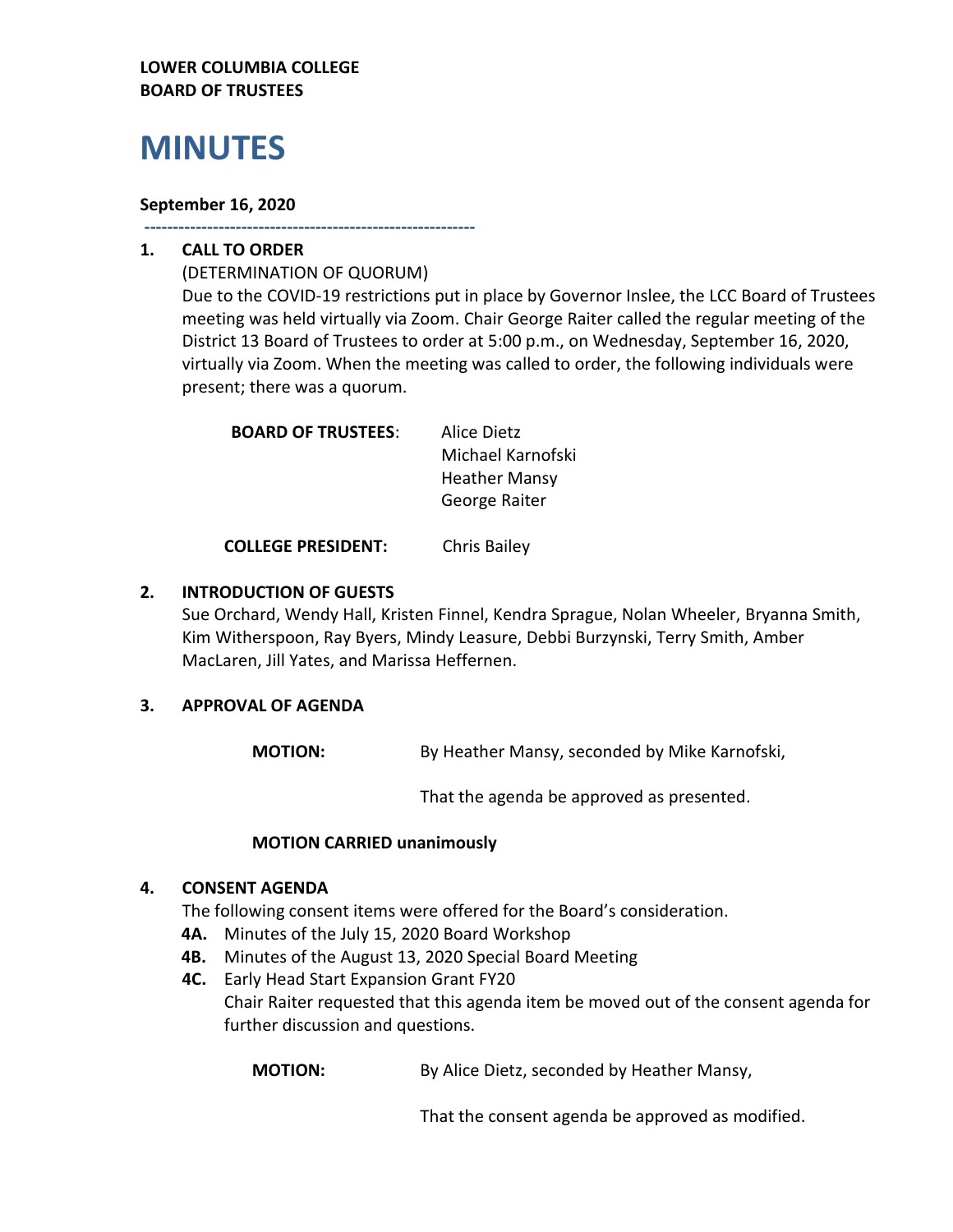#### **MOTION CARRIED unanimously.**

- **4C.** Early Head Start Expansion Grant FY20
	- Chair Raiter requested that this agenda item be moved out of the consent agenda for further discussion and questions. Mindy Leasure noted that The Administration of Children and Families has opened the funding application for the purpose of expanding access to high-quality, comprehensive early learning services for lowincome infants, toddlers, and their families. As explained in the background statement provided to the board in advance, the LCC Head Start/EHS/ECEAP program has identified the need for Early Head Start expansion within its annual community assessments and this request is aligned with the program's strategic goals. This funding request includes the addition of a total of five EHS center-based classrooms intended to serve 35 infants and toddlers over a 5-year project period. The program is also requesting approval for an in-kind match waiver for the start-up funds requested in this application.

**MOTION:** By Heather Mansy, seconded by Alice Dietz,

That the EHS Expansion funding request for \$2,872,083 as well as in-kind waivers for start-up funds totaling \$263,250 and a 50% in-kind waiver request for the first annual operating budget totaling \$155,584 be approved as presented.

#### **MOTION CARRIED unanimously.**

#### **5. COLLEGE INPUT**

**5A.President's Report –** President Chris Bailey shared the presentation given during the all-staff meeting for Fall In-Service week. He noted what the FY 2018-19 and 2019- 20 budgets were and touched on the proposed FY 2020-21 budget that will be discussed later in the meeting. He mentioned enrollment numbers being down and the many strategies LCC staff have been implementing to increase these numbers. Despite low enrollment numbers, President Bailey shared good news in relation to application progress and overall headcount at LCC. President Bailey also highlighted facilities work and academic progress happening at LCC, lining up well with students not being on campus at this time. Next, President Bailey asked each vice president to report on their respective areas.

#### Vice President of Instruction, Kristen Finnel

- $\checkmark$  Faculty and staff have been feverishly preparing for the start of fall quarter next week
	- o Faculty are working to convert courses to an online modality
- $\checkmark$  A survey has been sent to students to determine technology needs across campus
	- o Technology will be disbursed to students at end of this week/beginning of next week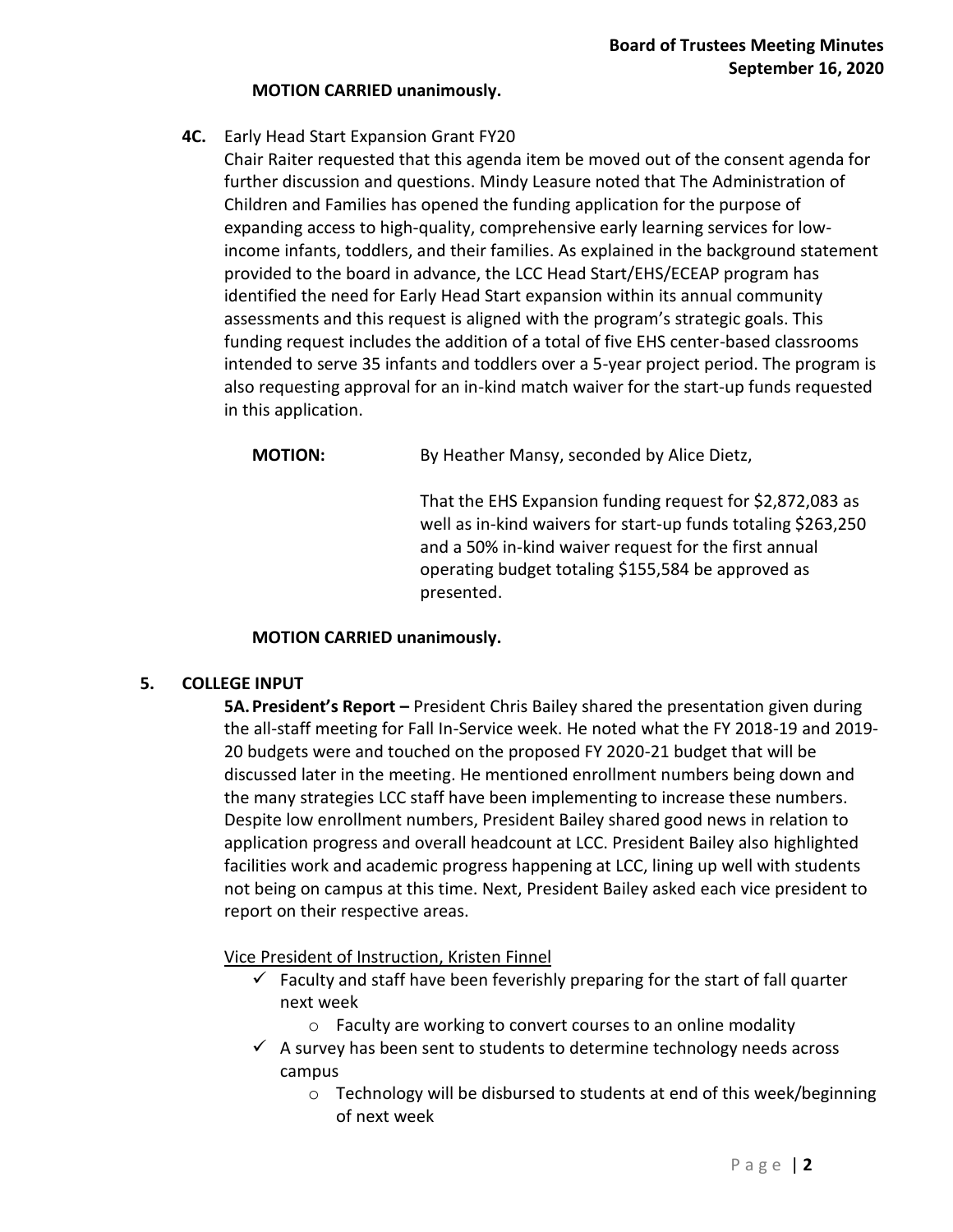#### **Board of Trustees Meeting Minutes September 16, 2020**

- $\circ$  Heather Mansy inquired about students who live in areas where there is no service and Kristen mentioned that students can request hot spots or can apply for CARES funding to purchase their own hot spots
- $\circ$  Nolan mentioned that the parking lot WIFI is also available to students
- $\checkmark$  The ELC and Head Start opened with a "soft launch" that went very smoothly
	- o Head Start opened some transportation to families who have no other transportation opportunities

## Vice President of Administrative Services - Nolan Wheeler

- $\checkmark$  The EOC has been working hard to develop all COVID safety plans to have in place for fall quarter
- $\checkmark$  The athletics teams are now returning to off-season workouts
	- o All athletics seasons will be held January-May

## Vice President of Student Services, Sue Orchard

- Staff in student services have been very busy preparing for the start of fall quarter next week
	- o Primary questions from students seem to be around financial aid and/or registration
- $\checkmark$  The TRIO services grant was renewed for another five years.

Vice President of Effectiveness and College Relations, Wendy Hall

- $\checkmark$  LCC is scheduled to start providing monitoring reports to the board in December
	- o Wendy asked if the board would like to continue to receive written reports only, with no presentation, while meetings are remote. Board members indicated that they would like to continue with written reports only
- $\checkmark$  Fall Quarter Assessment Day is tomorrow. The area of focus for the quarter is closing equity gaps, specifically in regard to course success.

## Vice President of HR, Legal Relations and Foundation, Kendra Sprague

- $\checkmark$  The foundation has awarded nearly \$470,000 in scholarships
- $\checkmark$  LCC will be participating this year in the Give More 24 campaign
- $\checkmark$  The Horns and Halos Gala will be hosted as a "no-contact" event
- $\checkmark$  LCC received a few significant gifts over the summer
- $\checkmark$  Faculty contract negotiations will be resuming soon
- $\checkmark$  Classified contract negotiations are in process
- $\checkmark$  Another Emergency Rule will be presented at the November board meeting
- **5B. ASLCC Report** –No report provided at this time.
- **5C. LCCFAHE Report** LCCFAHE Union President Brad Benjamin submitted a written report that was read by President Chris Bailey. The report read as follows. "In these uncertain times, LCC faculty members are ready to do what it takes to ensure the success of our students. We will use the lessons we learned in spring term and summer term to ensure our students get the best possible educational experience. Faculty continue to examine their classes and curriculum through the lens of equity to provide every student opportunities to succeed in whatever career pathway they choose. The Instructional administrators and staff have done a wonderful job creating a meaningful in-service week. The mini-conference sessions were wonderful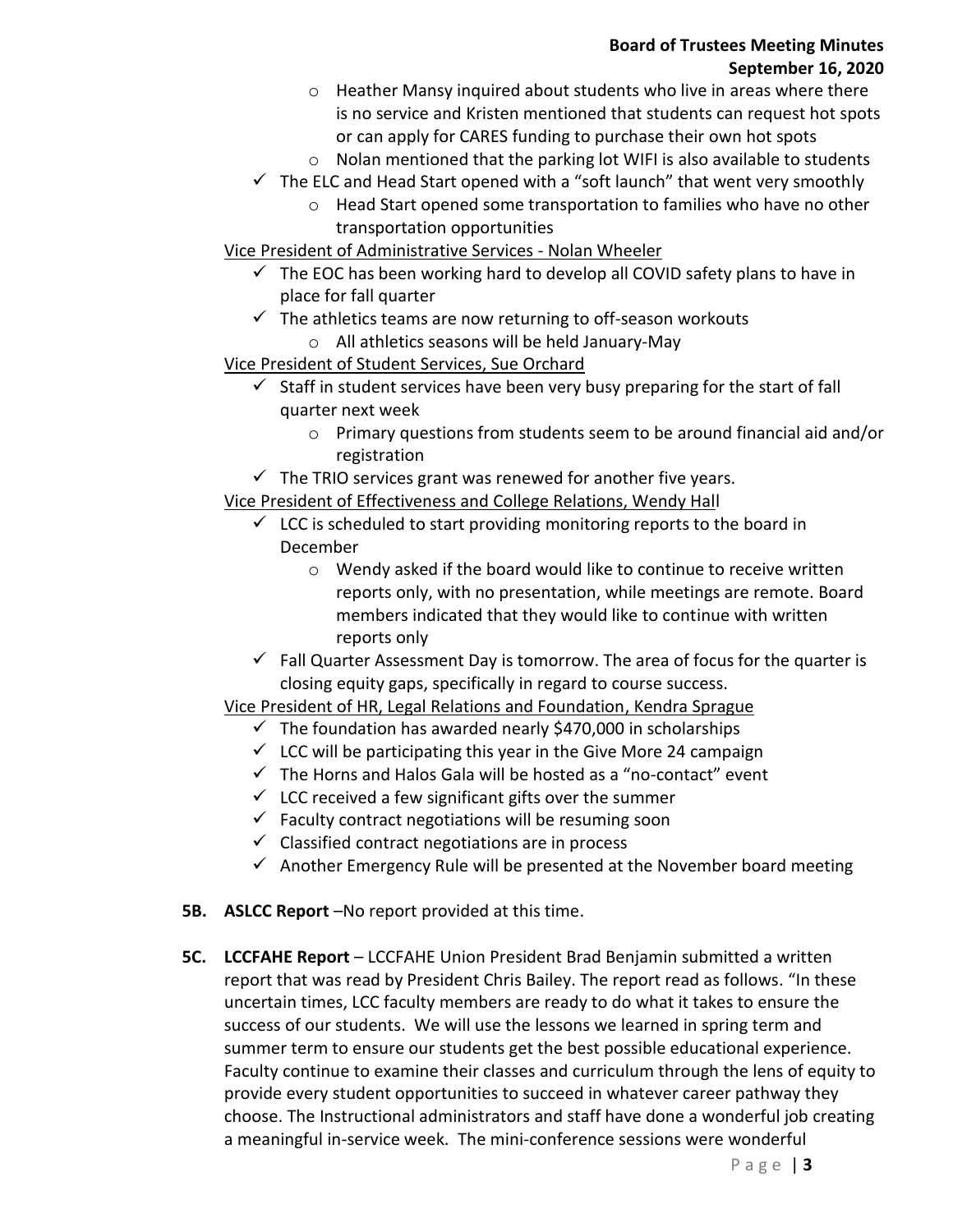#### **Board of Trustees Meeting Minutes September 16, 2020**

professional development opportunities. The Guided Pathways overview brought all faculty members up to speed with what work has already been done and the breakout sessions gave us the time and space to continue to move forward with a clear direction. We really appreciate administrator's being mindful of our time this week as many of us are still moving traditionally taught face-to-face classes into the online environment and/or tweaking the online classes that we moved last spring. Faculty members are excited to be 'back' for another school year and we appreciate all the efforts LCC has provided to keep us safe during the pandemic. I think I speak for everyone in saying I hope next year's in-service week is on campus. Stay safe, Brad Benjamin, LCCFAHE President."

- **5D. WFSE Report** Due to a scheduling conflict, WFSE president Tracy Stanley was unable to attend to provide a verbal or written report.
- **5E. Head Start/ECEAP Written Report** The June 2020 Head Start/ECEAP/EHS Budget Status and Program Report was provided to the board in written format. Mike Karnofski inquired about the long term effects of under enrollment and Vice President Kristen Finnel mentioned that agencies are hoping for state leniency.
- **6. PUBLIC COMMENT –** Faculty member Amber MacLaren commented on her gratitude to be a part of the tenure track and what an honor it is to observe the college process.

## **7. INSTITUTIONAL MONITORING**

- **7A. Fiscal Year 2020 Year-End Budget Status Report** –Vice President Nolan Wheeler explained that, overall, the college posted a net decrease in fund equity fiscal year-todate of \$929K. This is mainly attributed to the impact of COVID-19 restrictions during Spring Quarter. The Main Project is still having a major impact on the fund equity summary. The remainder of the deficit balances are due to COVID-19 restrictions that LCC was placed under at the end of Winter Quarter. Total operating revenues collected for FY 2020 were \$560K higher than budgeted. This is mostly due to additional state allocated earmarked funds of \$426K received toward the end of the fiscal year. Lower enrollment continues to reduce the Tuition/Fees collected for the fiscal year and was \$110K less than budgeted. Total operating expenditures were \$470K less than budgeted and reflect our budget reduction activities started mid-way through the fiscal year. Increased costs due to inflation and utility increases, as well as the ongoing impact of COVID-19, will require a more thorough analysis of our goods and services expenditures throughout FY 2021. Chair Raiter mentioned that, after reviewing the financial review summary, he realized that LCC is in better financial shape than he had anticipated.
- **7B. Fiscal Year 2021 Operating Budget** Vice president Nolan Wheeler explained that the total operating revenue budgeted for FY 2021 is \$25,333,487, which is a decrease of \$600K from the prior year. Total operating revenue comprises revenue from state appropriation, student tuition/fees and other miscellaneous local revenue sources. Included in the revenue budget are decreases of \$2MM in state appropriation based on guidance from SBTC and OFM as well as an \$800K reduction in our projected tuition/fee collection due to COVID-19. These decreases were partially offset by